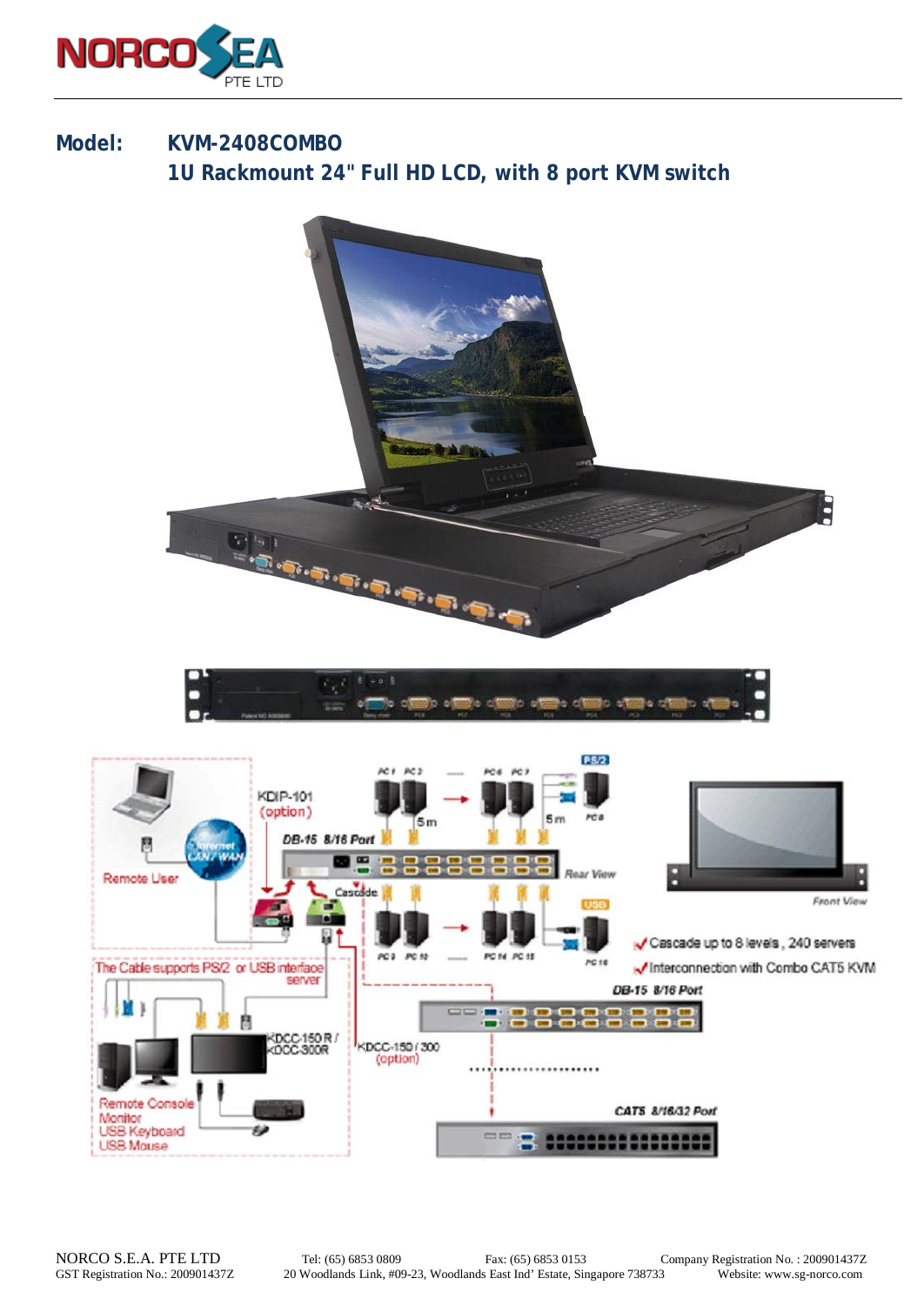

## **Main Feature**

- 24" Full HD LED Panel support  $1920 \times 1080$  pixels
- One PS/2 console controls up to 8 directly connected computers
- Support an optional remote console (Cat5 based or Over-IP)
- CAT5 console up to 1000 feet away from KVM switch with superior auto-adjust RGB gain/delay control capability
- Support multiple form PS/2 and USB computers (SUN and MAC)
- Support DOS, Windows, Netware, Unix, Linux, Mac OS
- Hot Pluggable Add or remove connected PCs without having to power down the KVM switch or PCs.
- No software required easy PC selection via Push Buttons, Hot Keys or OSD (on screen display)
- Support Daisy Chaining up to 7 additional units
- Auto Scan Mode for monitoring PCs
- Firmware upgradeable for staying compatible with new coming computers
- Metal case, rack mountable Support DDC2B for all ports

| Specification                                           |                              |                                                                                                                                                                                 |  |
|---------------------------------------------------------|------------------------------|---------------------------------------------------------------------------------------------------------------------------------------------------------------------------------|--|
| <b>Product Model</b>                                    |                              | KVM-2408COMBO                                                                                                                                                                   |  |
| <b>LCD</b>                                              | Size                         | 24"                                                                                                                                                                             |  |
|                                                         | Resolution                   | 1920 X 1080                                                                                                                                                                     |  |
|                                                         | Max. color                   | 16.7M                                                                                                                                                                           |  |
|                                                         | Luminance                    | 300 cd/m2                                                                                                                                                                       |  |
|                                                         | Contrast Ratio               | 3000:1                                                                                                                                                                          |  |
| Computer<br>Connections                                 | Direct                       | 8                                                                                                                                                                               |  |
|                                                         | Maximum                      | 128                                                                                                                                                                             |  |
| <b>Computer Port Selection</b>                          |                              | OSD, Hot Key, Push Button                                                                                                                                                       |  |
| Connector                                               | Power                        | <b>AC</b> Inlet                                                                                                                                                                 |  |
|                                                         | Computer                     | HDB 15 Female                                                                                                                                                                   |  |
|                                                         | Daisy Chain                  | HDB 15 Female                                                                                                                                                                   |  |
|                                                         | <b>Console Port</b>          | Plus one Optional Modules: Selectable CAT5-Based or IP-Based Remote Console                                                                                                     |  |
| Module (KDCC-300T/KDCC-300R)                            |                              | Optional: CAT5-Based Remote Transmit / Receive RJ-45 Connector CAT5 console up to 1000 feet away from KVM switch with<br>superior auto-adjust RGB gain/delay control capability |  |
| Optional: IP-Based Remote Console Module (KDIP-<br>101) |                              | RJ-45 8P8C for 10/100M Ethernet DB-9 pin male for Modem, Null modem and<br>serial power Control Mini USB 2.0 receptacle                                                         |  |
| <b>LEDs</b>                                             | Port                         | 8                                                                                                                                                                               |  |
|                                                         | Power                        | 1                                                                                                                                                                               |  |
| Button / Switch                                         | Power Switch                 | Rock Switch                                                                                                                                                                     |  |
|                                                         | <b>LCD Adjustment</b>        | <b>Button</b>                                                                                                                                                                   |  |
| Auto-Scan Intervals                                     |                              | $5 - 99$ Sec.                                                                                                                                                                   |  |
| Keyboard / mouse Emulation                              |                              | PS/2                                                                                                                                                                            |  |
| Power Input Rating                                      |                              | 100-240VAC; 50/60Hz; 1A                                                                                                                                                         |  |
| Power Consumption                                       |                              | 48W                                                                                                                                                                             |  |
| Environment                                             | <b>Operating Temperature</b> | $0-50$ °C                                                                                                                                                                       |  |